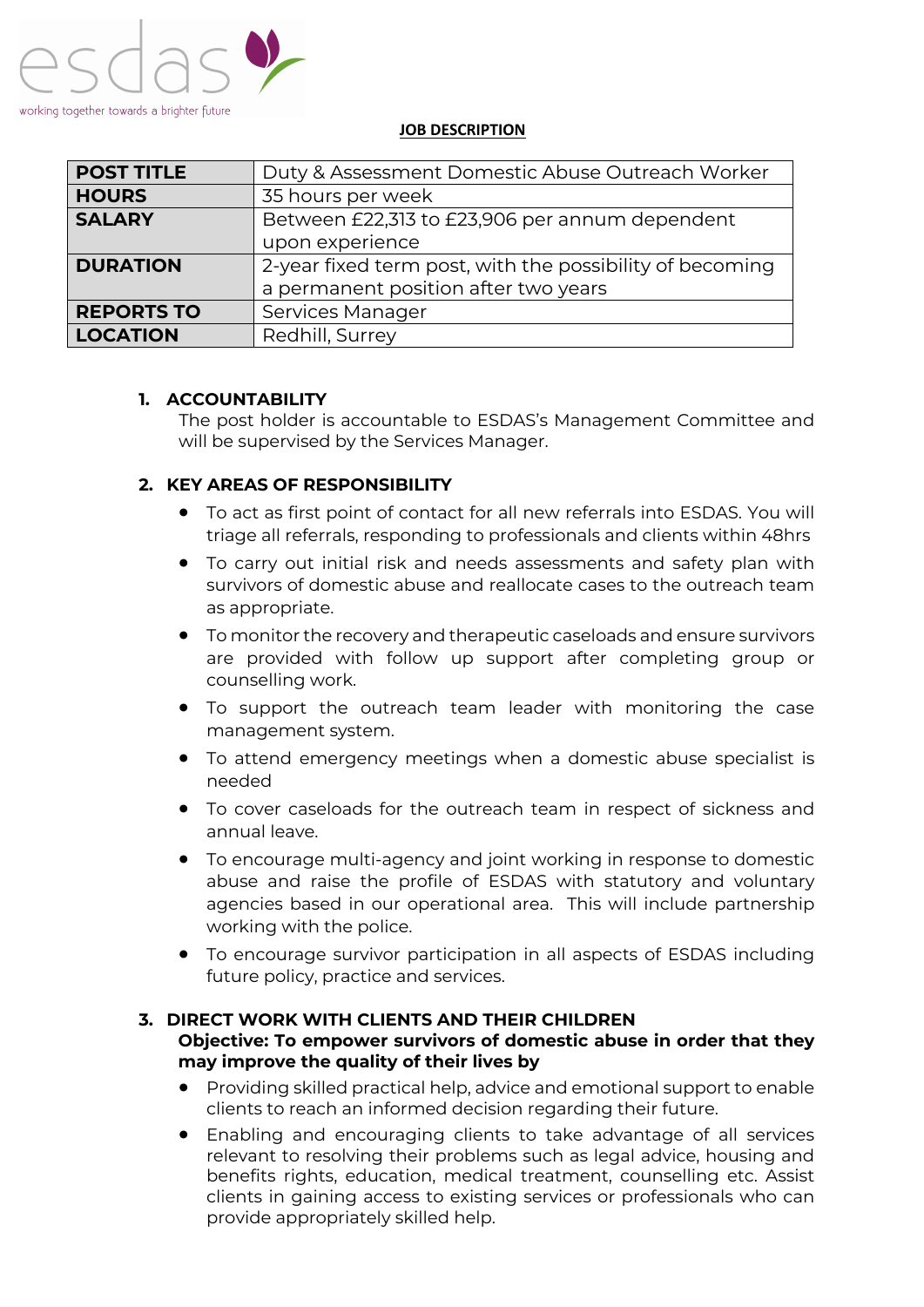

- Understanding risk and safeguarding issues and acting appropriately in relation to risk at all times.
- Assessing risk for example to children and the statutory implications of this and involve other agencies as appropriate.
- Providing advice and information to other agencies/organisations and individuals who may be working with survivors.
- Being mindful at all times of the personal safety of clients and yourself.
- Working within national, county and ESDAS guidelines, particularly in relation to good practice.
- Reducing client's isolation and encouraging them back into the community.
- Encouraging clients to make use of the range of services offered by ESDAS including support groups and counselling, as appropriate to their needs.
- Liaising with other organisations and agencies where there is a joint or multiple approach to a client and being aware that inter-agency cooperation is an integral and essential facet of outreach work.

## **4. GENERAL**

- Maintain relevant records on clients and ensure such records are kept up to date. Be aware of the requirements of the Data Protection Act.
- Undertake such general office duties as your position requires.
- Maintain such statistical information as may be required by ESDAS and in the prescribed format.
- Participate in updating ESDAS's information and resources, and in particular keep abreast of legislation and policy which have a bearing on your clients' needs.
- Disseminate information to other employees, agencies and ESDAS members at meetings.
- Submit a monthly report to the Services Manager and Office Assistant by the 10<sup>th</sup> of the month in the prescribed format.
- Participate in producing an Annual Report, Annual Review and project planning.
- Attend meetings of ESDAS, and any other meetings, which are considered to be in the interests of the organisation and your position. Such undertakings to be decided in consultation with the Chief Executive Officer, Services Manager or Management Committee.
- Assess the effectiveness of our service from the user perspective; together with the response clients receive from other agencies with whom they have contact.
- To be willing to deliver training to other agencies and organisations.
- To carry out any other duties which are relevant to the post, as agreed from time to time by the Management Committee, Chief Executive Officer, Services Manager, and yourself.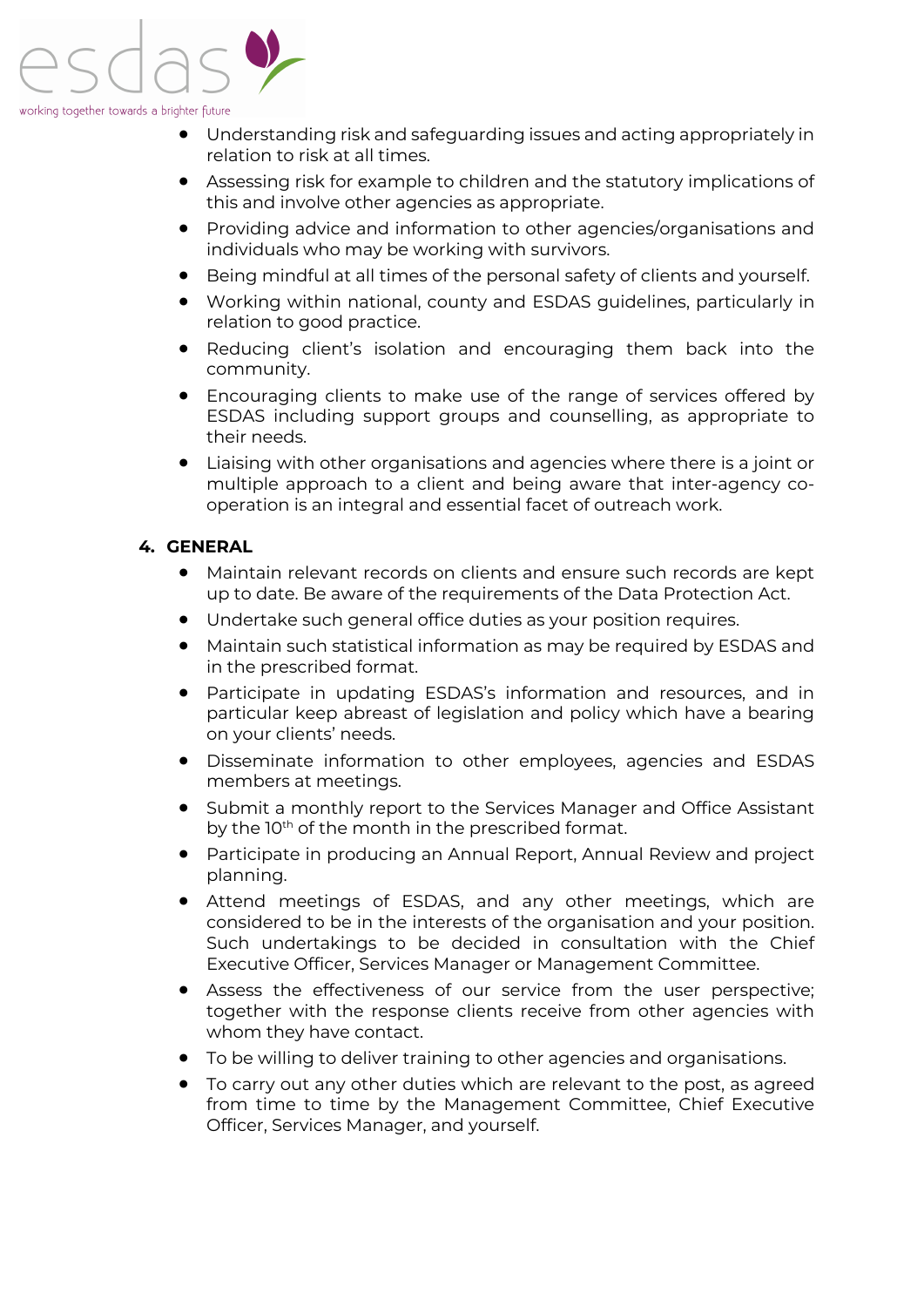

# **OTHER:**

- 1. The post is subject to an enhanced Disclosure and Barring Service check which will be carried out at appointment of a candidate.
- 2. This post is subject to completion of a six-month probationary period.
- 3. Must be mobile to work across the whole of our area of operation and Surrey area as required.
- 4. A valid driving licence and own transport is essential for this post.
- 5. The post is subject to an enhanced vetting and barring check and open to women only. Genuine Occupational Requirement (GOR), Schedule 9 (Work; Exceptions), Part 1 (Occupational Requirements), of the Equality Act (2010) applies.

This job description is not designed to provide an exhaustive list of tasks and therefore the post holder is expected to undertake any other reasonable duties within the scope of the post as specified by their line manager.

| <b>EXPERIENCE</b>                              |                                |                     |  |  |
|------------------------------------------------|--------------------------------|---------------------|--|--|
| <b>Criteria</b>                                | Essential/<br><b>Desirable</b> | <b>How Assessed</b> |  |  |
| Experience of working with issues surrounding  | F                              | Cover               |  |  |
| gender-based abuse, stalking, domestic         |                                | Letter/CV/Interview |  |  |
| abuse/interpersonal violence and/or those      |                                |                     |  |  |
| experiencing disadvantage.                     |                                |                     |  |  |
| Experience of managing a caseload of           | E                              | Cover               |  |  |
| individuals, assessing their needs and         |                                | Letter/CV/Interview |  |  |
| formulating support plans.                     |                                |                     |  |  |
| Experience of completing Safe Lives DASH risk  | D                              | Cover               |  |  |
| assessments, making referrals and attending    |                                | Letter/CV/Interview |  |  |
| <b>MARAC</b>                                   |                                |                     |  |  |
| Experience of identifying safeguarding         | D                              | Cover               |  |  |
| concerns and reporting concerns in line with   |                                | Letter/CV/Interview |  |  |
| local procedures                               |                                |                     |  |  |
| Experience of multi-agency partnership         | F                              | Cover               |  |  |
| working and representing organisations at      |                                | Letter/CV/Interview |  |  |
| external meetings and conferences              |                                |                     |  |  |
| Experience of working with individuals with    | F                              | Cover               |  |  |
| multiple disadvantages such as drug or alcohol |                                | Letter/CV/Interview |  |  |
| issues and/or mental ill health                |                                |                     |  |  |
| Experience of writing reports, briefings, and  | D                              | Cover               |  |  |
| case studies                                   |                                | Letter/CV/Interview |  |  |
| Experience of working within a multi-agency    | D                              | Cover               |  |  |
| and legislative framework                      |                                | Letter/CV/Interview |  |  |

# **PERSON SPECIFICATION**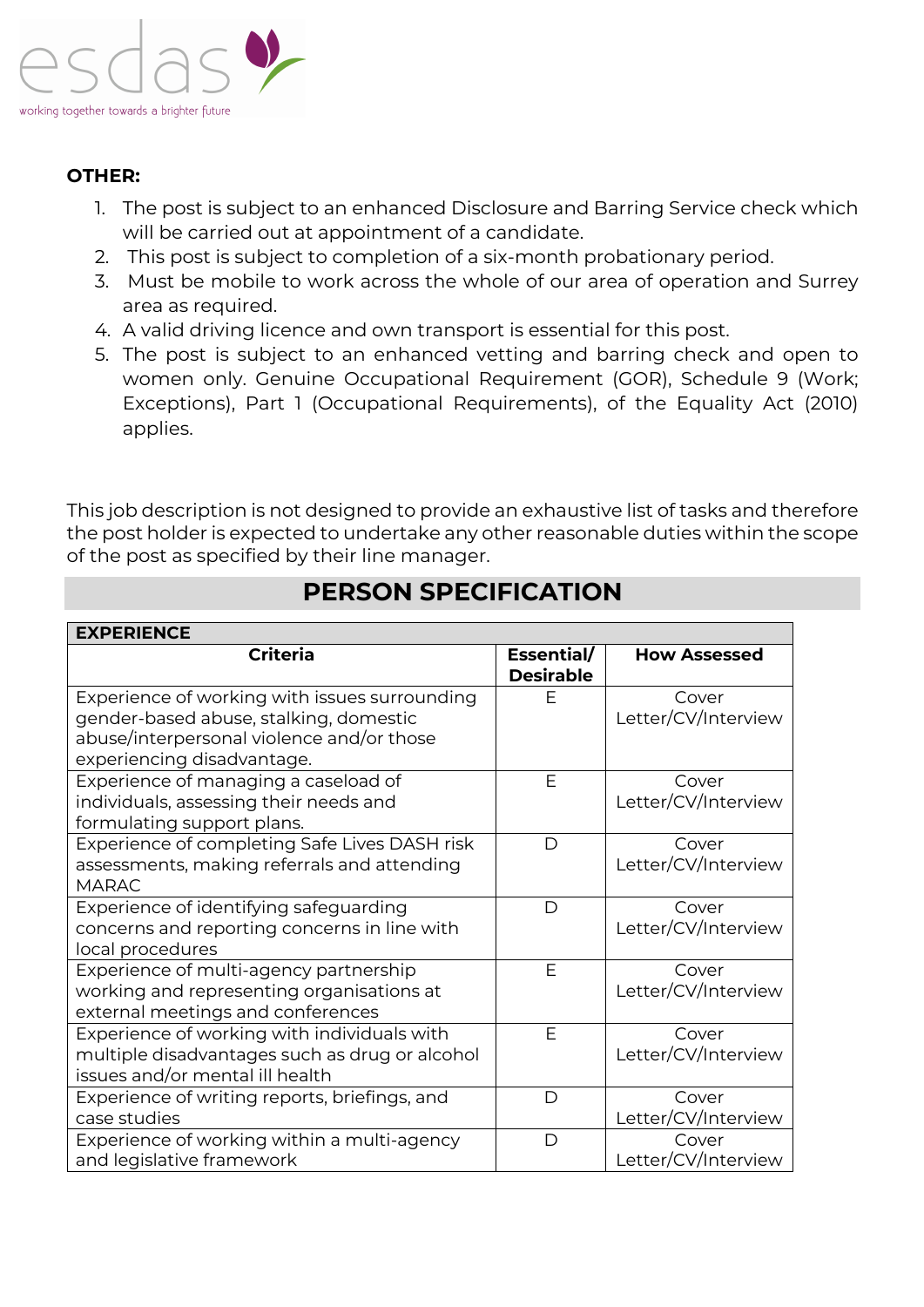| Experience of motivating individuals and                                             | Е                                  | Cover                        |  |  |  |  |
|--------------------------------------------------------------------------------------|------------------------------------|------------------------------|--|--|--|--|
| agencies to move through courses of action                                           |                                    | Letter/CV/Interview          |  |  |  |  |
| and decision-making processes                                                        |                                    |                              |  |  |  |  |
|                                                                                      |                                    |                              |  |  |  |  |
|                                                                                      | <b>KNOWLEDGE AND UNDERSTANDING</b> |                              |  |  |  |  |
| <b>Criteria</b>                                                                      | Essential/<br><b>Desirable</b>     | Assessed?                    |  |  |  |  |
| Excellent understanding of domestic abuse (in                                        | Е                                  | Cover                        |  |  |  |  |
| particular trauma)                                                                   |                                    | Letter/CV/Interview          |  |  |  |  |
| Excellent understanding of the impact of                                             | E                                  | Cover                        |  |  |  |  |
| domestic abuse, sexual violence and gender-                                          |                                    | Letter/CV/Interview          |  |  |  |  |
| based violence on survivors and the breadth of                                       |                                    |                              |  |  |  |  |
| impact across the victim's network of family,                                        |                                    |                              |  |  |  |  |
| friends, co-workers, community, etc.                                                 |                                    |                              |  |  |  |  |
| Theoretical, practical and procedural                                                | D                                  | Cover                        |  |  |  |  |
| knowledge of civil and criminal justice remedies                                     |                                    | Letter/CV/Interview          |  |  |  |  |
| for survivors of stalking                                                            |                                    |                              |  |  |  |  |
| Thorough understanding of safeguarding in                                            | D                                  | Cover                        |  |  |  |  |
| regard to children and vulnerable adults, and                                        |                                    | Letter/CV/Interview          |  |  |  |  |
| the legal responsibilities surrounding these                                         |                                    |                              |  |  |  |  |
| issues                                                                               |                                    |                              |  |  |  |  |
| Understand principles of risk assessment, safety                                     | D                                  | Cover                        |  |  |  |  |
| planning and risk management for survivors of                                        |                                    | Letter/CV/Interview          |  |  |  |  |
| stalking for primary and secondary survivors                                         |                                    |                              |  |  |  |  |
|                                                                                      |                                    |                              |  |  |  |  |
| Good understanding of correct and effective                                          | D                                  | Cover                        |  |  |  |  |
| information sharing between agencies<br>Understanding of the remits and resources of | D                                  | Letter/CV/Interview<br>Cover |  |  |  |  |
| relevant statutory bodies and voluntary                                              |                                    | Letter/CV/Interview          |  |  |  |  |
| agencies                                                                             |                                    |                              |  |  |  |  |
| Knowledge of local support services for                                              | D                                  | Cover                        |  |  |  |  |
| individuals living in the local areas                                                |                                    | Letter/CV/Interview          |  |  |  |  |
| <b>SKILLS AND ABILITIES</b>                                                          |                                    |                              |  |  |  |  |
| <b>Criteria</b>                                                                      | Essential/                         | Assessed?                    |  |  |  |  |
|                                                                                      | <b>Desirable</b>                   |                              |  |  |  |  |
| Ability to work in a manner that empowers                                            | Е                                  | Cover                        |  |  |  |  |
| survivors to make decisions and choices about                                        |                                    | Letter/CV/Interview          |  |  |  |  |
| their recovery from stalking                                                         |                                    |                              |  |  |  |  |
| Highly skilled in making sound judgements in                                         | E                                  | Cover                        |  |  |  |  |
| crisis and difficult situations                                                      |                                    | Letter/CV/Interview          |  |  |  |  |
| Ability to work in a flexible and responsive                                         | E                                  | Cover                        |  |  |  |  |
| manner whilst prioritising work in a busy                                            |                                    | Letter/CV/Interview          |  |  |  |  |
| environment                                                                          |                                    |                              |  |  |  |  |
| Excellent communication skills and the ability                                       | E                                  | Cover                        |  |  |  |  |
| to work in a confidential manner. With excellent                                     |                                    | Letter/CV/Interview          |  |  |  |  |
| negotiation and advisory skills, both written and                                    |                                    |                              |  |  |  |  |
| verbal.                                                                              |                                    |                              |  |  |  |  |
| Able to develop, sustain and evaluate joint                                          | Е                                  | Application                  |  |  |  |  |
| partnership work between agencies to obtain                                          |                                    | Form/Interview               |  |  |  |  |
| positive outcomes for survivors                                                      |                                    |                              |  |  |  |  |